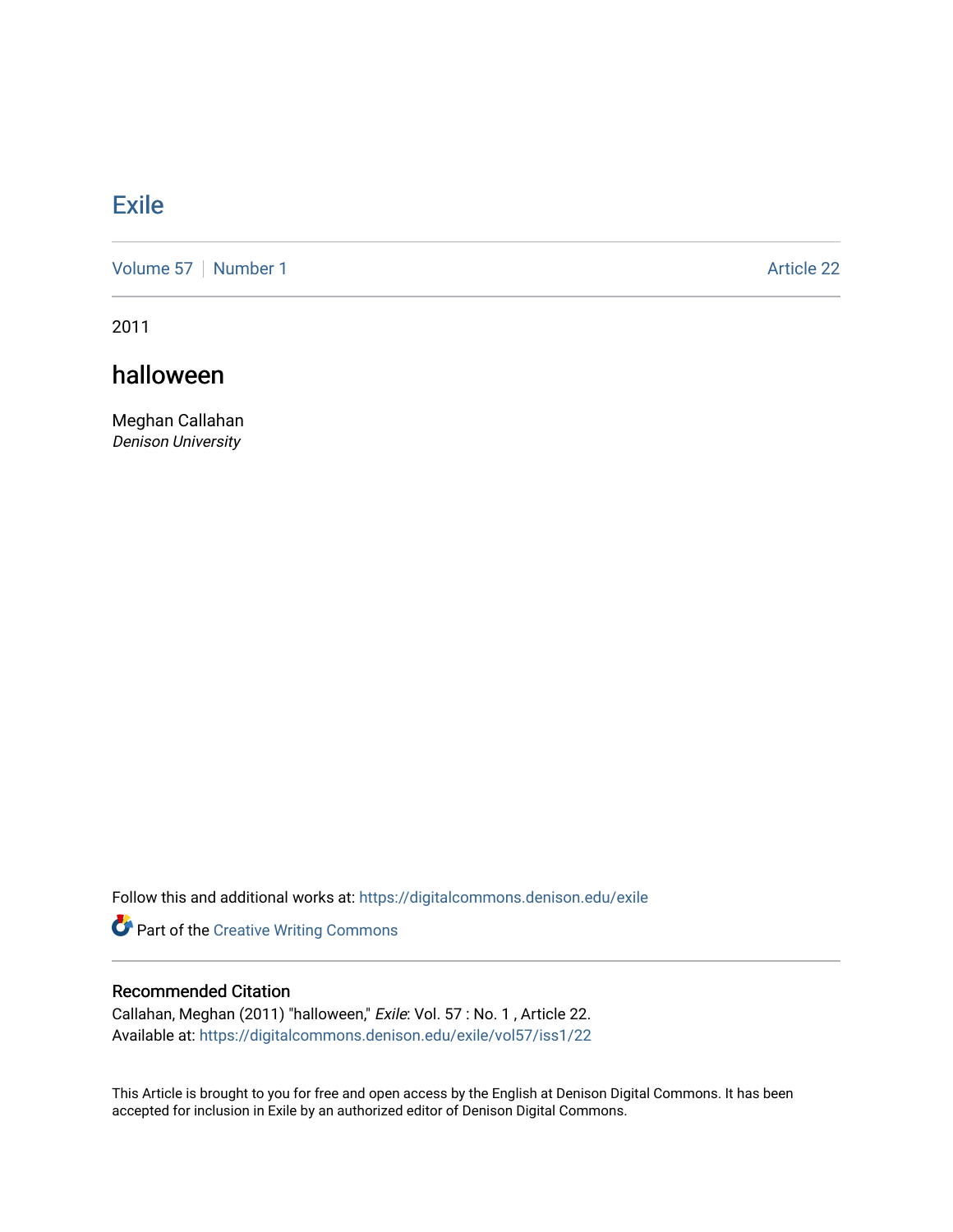### MEGHAN CALLAHAN

## **halloween**

i remember what you said that night you were drunk surprise surprise eyes usually so gentle green growing things hazy with the cheap scotch and too many budweisers bruise between them where you'd smashed the last can against your forehead knock some sense into your skull next time your eyes were green jaded

and your sentences were slurred by captain morgan and all his closest friends underscored by the harsh unreal sweetness of coke

"i love you" you said with a crooked smile jack-o-lantem face candle **lit** inside your mouth guttering

and the harshness of my cigarette smoke kept my heart chained down to my tar-caked lungs the acrid tang of reality